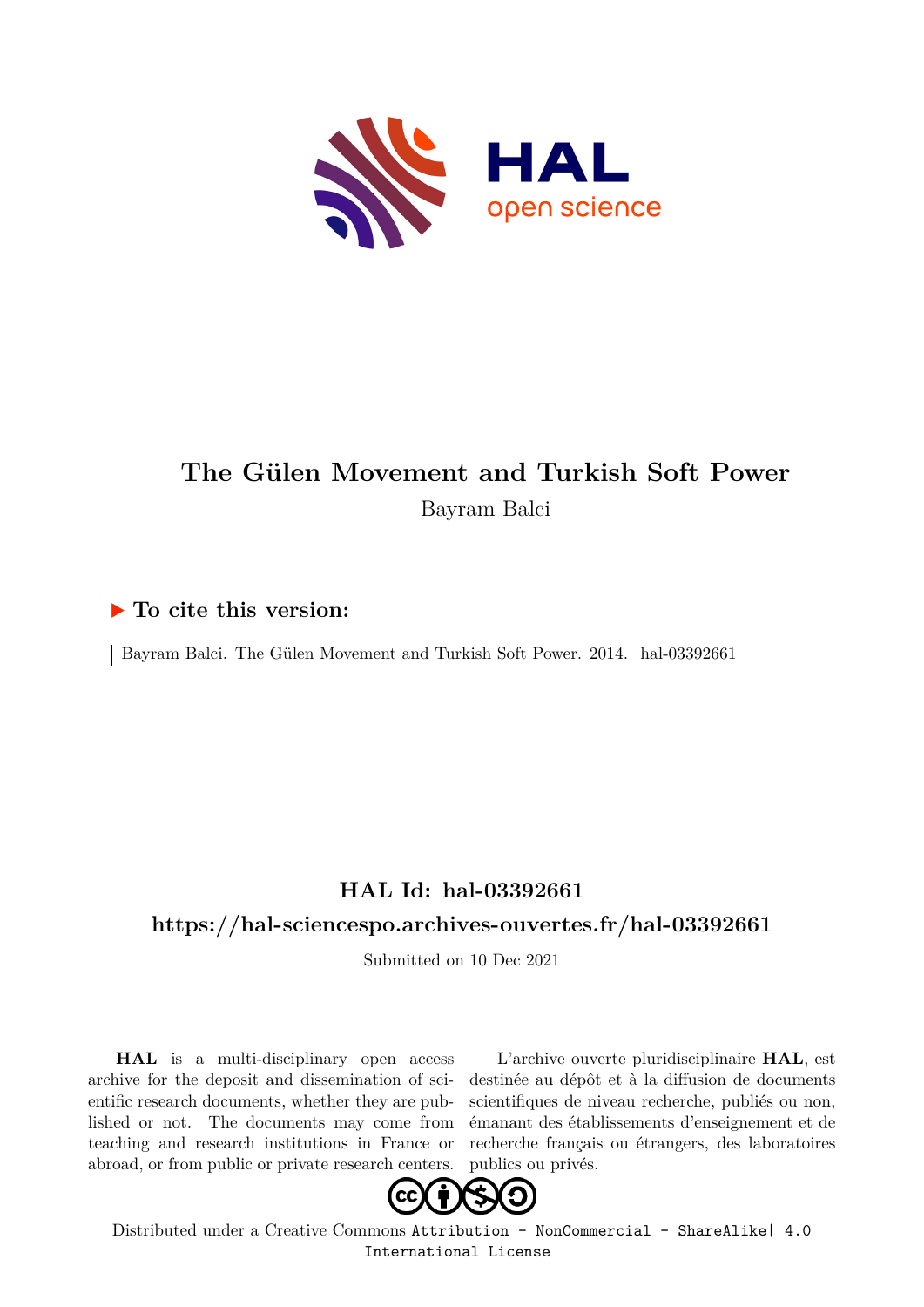

# The Gülen Movement and Turkish Soft Power

[Bayram Balci](https://carnegieendowment.org/experts/663) February 04, 2014 Article

<https://carnegieendowment.org/2014/02/04/g-len-movement-and-turkish-soft-power-pub-54430>

For more than a decade, Turkey's ruling Justice and Development Party (AKP) has enjoyed unwavering support from the religious and social movement of Fethullah Gülen, a Turkish Islamic scholar. Through a unique, transnational approach, Gülen and his followers have built up a global web of influence, creating schools, business associations, and cultural institutions on virtually every continent.

This vast network has allowed the Gülen movement to become a global representative of both conservative Islamic values and "Turkishness," spreading the country's language and culture abroad. It has benefitted Turkey by consolidating Turkish soft power and advancing Ankara's interests around the world, all while increasing the Gülen movement's popularity and prestige in both in Turkey and on the international stage.

But over the past few years, cracks have begun to appear in the AKP–Gülen movement alliance, revealing deep tensions and bringing Prime Minister Recep Tayyip Erdoğan into direct conflict with Fethullah Gülen. Now, these erstwhile allies are locked in a power struggle and on the verge of becoming [bitter enemies](http://carnegieendowment.org/2013/10/24/turkey-s-g%C3%BClen-movement-between-social-activism-and-politics/gr8q). And the Gülen movement's robust transnational network of support and influence, once an asset to the AKP, could provide Gülen and his supporters an avenue to confront the Turkish government.

# The Gülen Approach

The Gülen movement is the single most influential socioreligious movement that Turkey has ever seen, but it is certainly not the first. In the 1970s and 1980s, several Turkish Islamic organizations, as well as Alevi and Kurdish associations, took root in Europe, where they almost exclusively addressed the needs of Turkish migrants, providing various educational, cultural, and religious services to help these Turks preserve their religious and cultural identities.

In supporting Turkish migrants, these organizations found themselves working either in conjunction or in competition with the Turkish state, which used its own system of aid to maintain a certain level of control over its expatriate communities. To avoid conflict with Ankara, these private initiatives focused exclusively on improving the lives of Turkish migrants and had no real contact or interaction with the authorities of host countries.

Gülen's movement, which emerged in the international sphere in the early 1990s, took a different approach and adopted a global strategy that set it apart from existing Turkish organizations. Unlike its predecessors, the Gülen movement's ambition from the outset was to move beyond local or expatriate Turks in order to reach and include the entire host society. It did so by establishing a presence in a range of areas—from education to commerce to culture—and creating institutions intended to benefit both members of host communities and Turkish migrants.

In addition, the movement adopted a unique action plan that largely surpassed the religious sphere to which previous organizations had limited themselves. It opted to tailor its strategy to the customs, needs, and expectations of its host countries, determining references to religion and Turkishness on a case-bycase basis according to local sensibilities, the social and ideological environment, and the degree of openness and acceptance encountered on the ground, which may vary within the same country. As a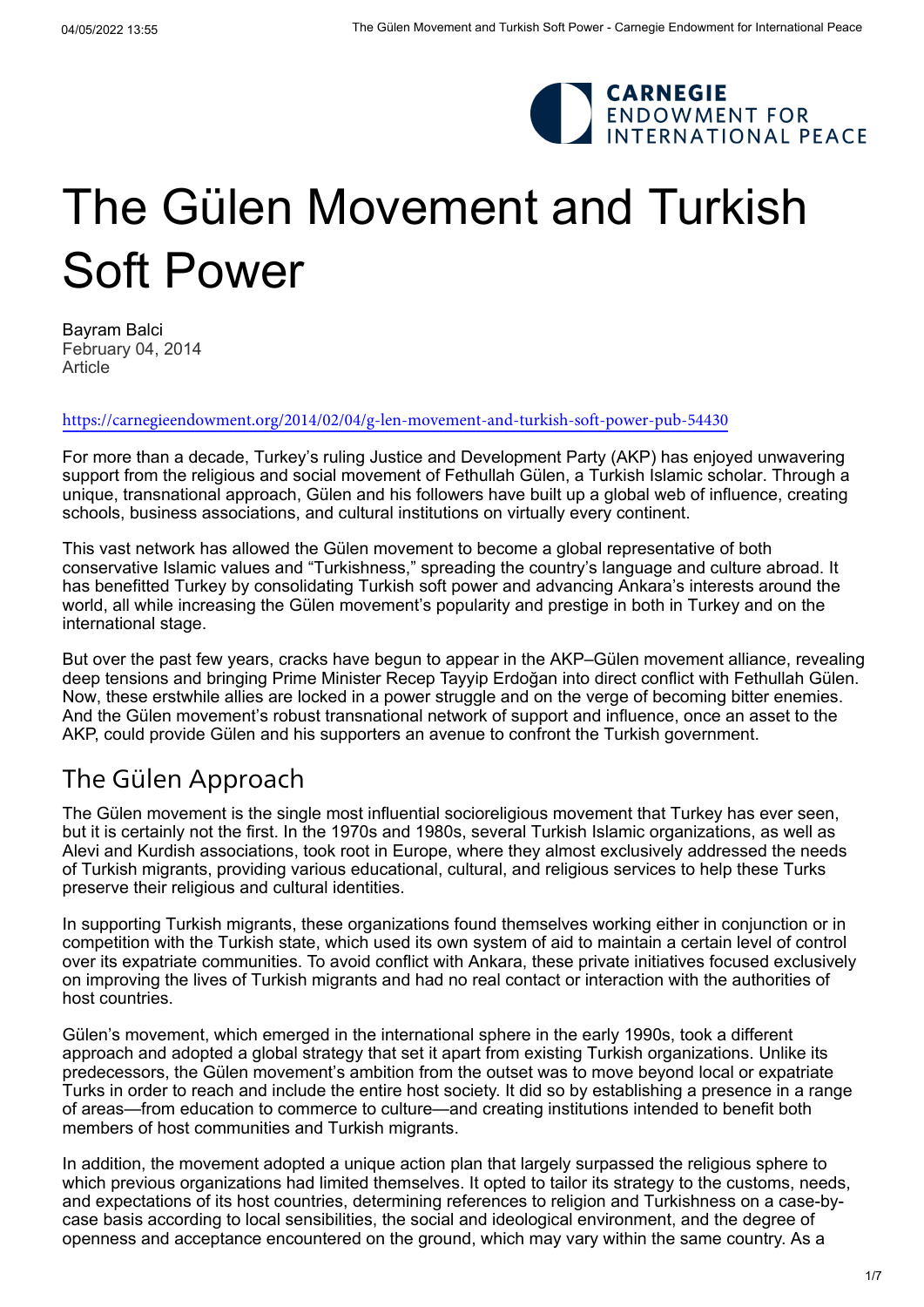result, unlike other Turkish Islamic movements, the Gülenists have never sought to build mosques and Islamic schools or to openly preach on Fridays. The Gülen movement refrains from such overtly religious pursuits even in Muslim countries in Central Asia and Africa, and in Europe and the United States its religious nature is almost totally obscured.

For the same reason, the Gülen movement does not participate in the stormy debates on headscarves or the place of Islam in Western societies, even when these subjects polarize European societies with large Islamic communities. To the contrary, Gülen associations in the West seek to forge closer ties with Christian and Jewish organizations than with Islamic organizations. This strategy makes it easier for Gülenists to put down roots in societies that often saddle Islamic entities with negative connotations. It also helps them establish special ties with local political, cultural, and religious figures and with institutions that offer backing and political support for their integration into host communities. Indeed, working with non-Islamic organizations that are well established in a given society often benefits Gülen movement institutions more than trying to cooperate with Turkish religious associations that may enjoy little influence or be competitors.

This strategy has proved effective, adaptable, and easily exported. Host countries have welcomed the Gülen community because it offers institutions and services that benefit local populations without attaching religious strings.

In addition, the movement has won the approval of Turkish diplomats, who have seen Turkey's soft power increase as the Gülen movement finds success in new countries. Gülenists have proved particularly adept at spreading the Turkish language and culture through their educational initiatives, which form the crux of the movement's growing transnational network.

#### **A Focus on Education**

Since its founding, the Gülen movement's primary emphasis has been on education, which plays a central role in its identity and contributes to its increasing power around the world. The movement devotes the largest share of its human and financial resources to the establishment of various educational centers, schools, universities, and campus residence halls.

The Gülen approach to education aptly demonstrates the group's global strategy—Gülen movement schools are open to both Turkish migrants and citizens of host countries, and they avoid advancing a religious agenda. These schools aim to help Turkish migrants succeed in their host societies without losing sight of their Turkish roots, and at the same time they promote social unity by serving the needs of migrants and local students alike. The success of Gülen movement schools stems both from the success of the students (and the satisfaction of the parents) and from the prestige and goodwill they enjoy among local and political authorities for promoting integration and acting as a social mediator.

These schools also afford the Gülen movement sway over host societies. The movement has no contemporary equivalent in the Muslim world in terms of the social influence it wields in educating new elites. Of course, it is difficult to measure the success of its attempts to educate new elites, but the many alumni of Gülen schools enrolled at Turkish as well as American universities—not to mention the fact that a number of these students, after completing their university studies, obtain influential positions at diplomatic or international institutions—suggest that the group's objectives are being met.

Gülen movement schools are often more successful at spreading the tenets of Turkishness, such as the Turkish language and culture, than educational initiatives sponsored by the Turkish government itself. Most Gülen schools are boarding schools, so even outside of classroom hours students are surrounded by their Turkish teachers and tutors. In comparison, the Turkish government—which runs two universities, one in [Bishkek](http://manas.edu.kg/) and one in [Almaty,](http://www.sdu.edu.kz/) and a handful of secondary schools—targets older teens and young adults in school or university settings and therefore cannot compete in terms of impact.

The movement's success in this area is fundamental to understanding its influence in Turkey. Gülenists have managed to tap into a sense of Turkish nationalism by spreading the country's language and culture around the world, and this has earned them respect and legitimacy among the Turkish public, well beyond Gülen's followers. Unlike English, Spanish, or even Arabic, Turkish is not a widely spoken language, but the proliferation of Gülen schools has increased the language's prominence and popularity around the world. Even Turks who are secular and rather hostile to Fethullah Gülen have been seen shedding tears of emotion upon hearing the songs of their youth sung in Turkish by Kyrgyz or African children.

[And to further win over Turkish public opinion, each year the movement sponsors a Turkish-language](http://www.todayszaman.com/newsDetail_getNewsById.action;jsessionid=8743E26B3A4C36D8F0B79AE1D23E2288?newsId=318550) Olympiad in Turkey in which students from Gülen schools all over the world compete. Widely covered by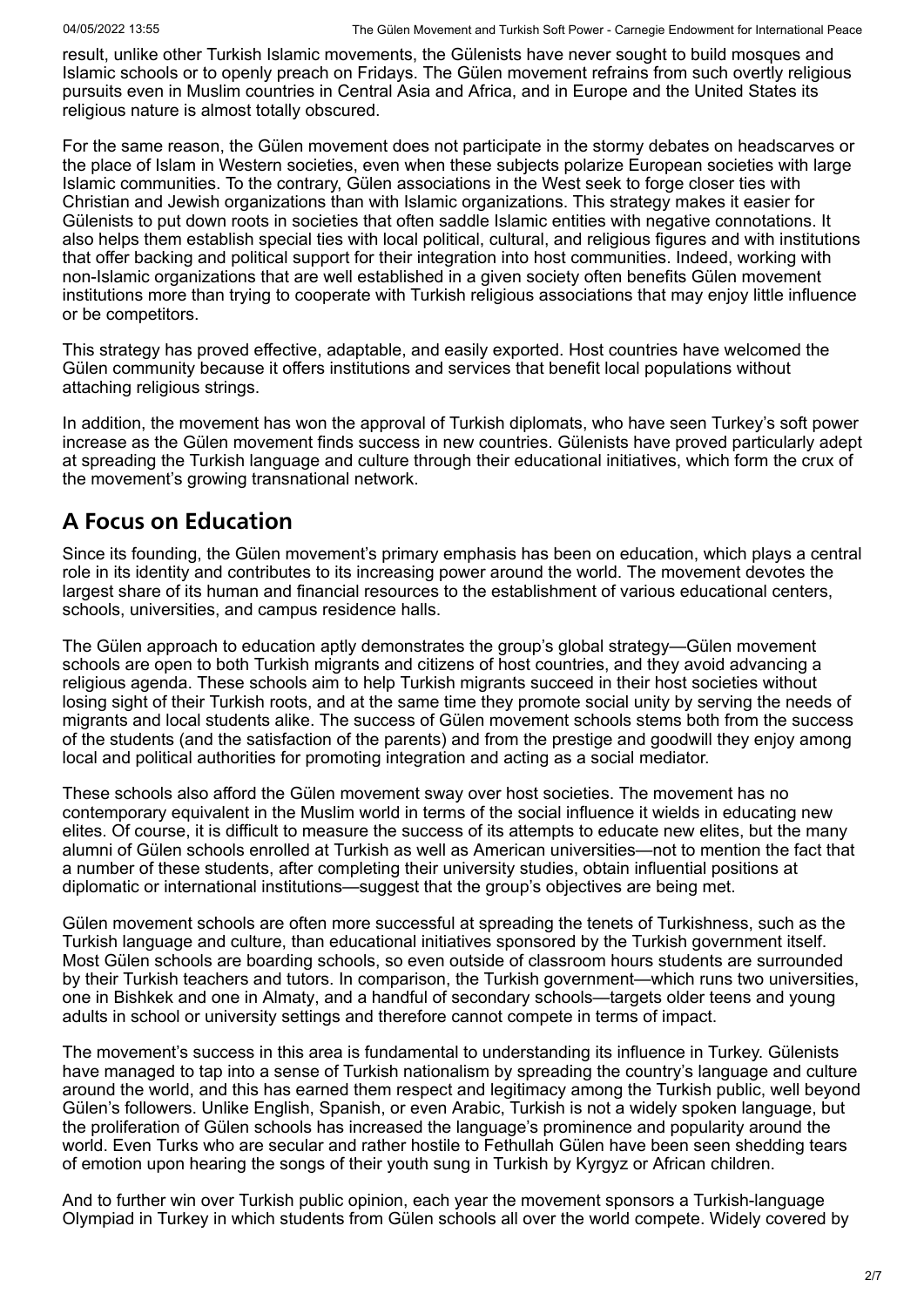the media, this event advances a positive image of the movement among the Turkish public and political class as much as it promotes the Turkish language and culture.

# The Movement's Central Asian Roots

The efforts and foresight of Gülen's community in putting down strong roots in Central Asia contributed to the remarkable expansion of Turkish influence that has taken place in the Turkic republics of Central Asia since 1991. In fact, the Gülen movement contributes the most to [Turkey's soft power](http://wikileaks.org/gifiles/attach/9/9724_Balci%20central%20Asia%20schools.pdf) in this vital Central Asian region, where Ankara has not been as successful as it had hoped in the aftermath of the Soviet Union's collapse.

The Gülen movement developed alongside the emergence of new nations with populations that spoke either Turkish or another language in the Turkic linguistic family. These countries created for Turkey a potentially natural sphere of influence extending from the Mediterranean to the Chinese border. Central Asia became the first laboratory for the Gülen movement, which seized the historic moment and became massively involved in education, economics, and media in this region.

In a reflection of the movement's larger priorities, the Gülen community has invested heavily in its educational endeavors in Central Asia. Gülen movement schools are helping meet the region's demand for new elites, and they are also spreading Gülen's vision of Turkishness.

The [Gülen movement](http://www.currenttrends.org/printVersion/print_pub.asp?pubID=176) currently runs some 30 primary and secondary schools in Kazakhstan, about fifteen in Kyrgyzstan, at least as many in Azerbaijan, and about ten in Tajikistan. Uzbekistan had more than fifteen Gülen schools until they were completely shut down in 2001 following a general deterioration in Turkish-Uzbek relations for reasons that largely had nothing to do with Gülen schools. In Turkmenistan in 2011, only two of the country's ten Gülen schools survived the Turkmen government's decision to reduce the movement's clout and reform the national public education system. Just outside the region, the Gülen movement also runs four high schools and one [university in Georgia.](http://www.ibsu.edu.ge/)

In addition, Central Asia has several [private universities](http://turkishinvitations.weebly.com/every-continent-but-antarctica.html) administered by figures who emerged from or are close to the Gülenists. Regardless of their location, these establishments are financially backed by hundreds of small- and medium-sized enterprises whose leaders are influenced to varying degrees by Fethullah Gülen's ideas.

The mission of Gülen schools in Central Asia is exclusively educational. They stress information technology and the sciences, which are taught in English. The social sciences and humanities are taught in vernacular languages, including Russian—still a lingua franca in Central Asia—and Turkish. Selective and elitist, they attract the best students, who are hand-picked and often hail from the highest levels of Central Asian society.

The quality of Gülen movement schools in the region is widely appreciated. The teachers' missionary spirit and dedication have placed Gülen's establishments among the most highly ranked schools in terms of students' success on college entrance exams in Central Asia. Most of their graduates attend the region's leading universities, and some even win scholarships to study in Turkey, Europe, or the United States. As a result, these schools win the trust and support of parents, who are often influential figures in their countries and thus guarantee the schools' continued prestige and the goodwill of Central Asian authorities.

In addition to schools, the Gülen network in Central Asia includes a number of business associations that contribute to the movement's success and increase economic ties between Turkey and the region. In the early 1990s, when Turkey was first discovering Central Asia, businessmen associated with the Gülen movement were already on the ground, striving to develop a whole network of joint ventures. The robust economic ties the Gülen movement created first in Central Asia and then around the world have made it easier for Turkey to open up to foreign countries. Ankara has done so in collaboration with business associations close to Gülen that can provide advice and contacts on the ground thanks to the Gülen schools and companies that are familiar with the terrain.

# Gülenists in Europe

The Gülen movement's success in Central Asia opened the door to other parts of the world, notably Western Europe. Gülen's community, the latest Turkish socioreligious movement to establish itself in the region, is also the most dynamic and best organized. Its activities in a variety of areas, including education, commerce, and culture, place the Gülen movement at the forefront of Turkish activism on the continent.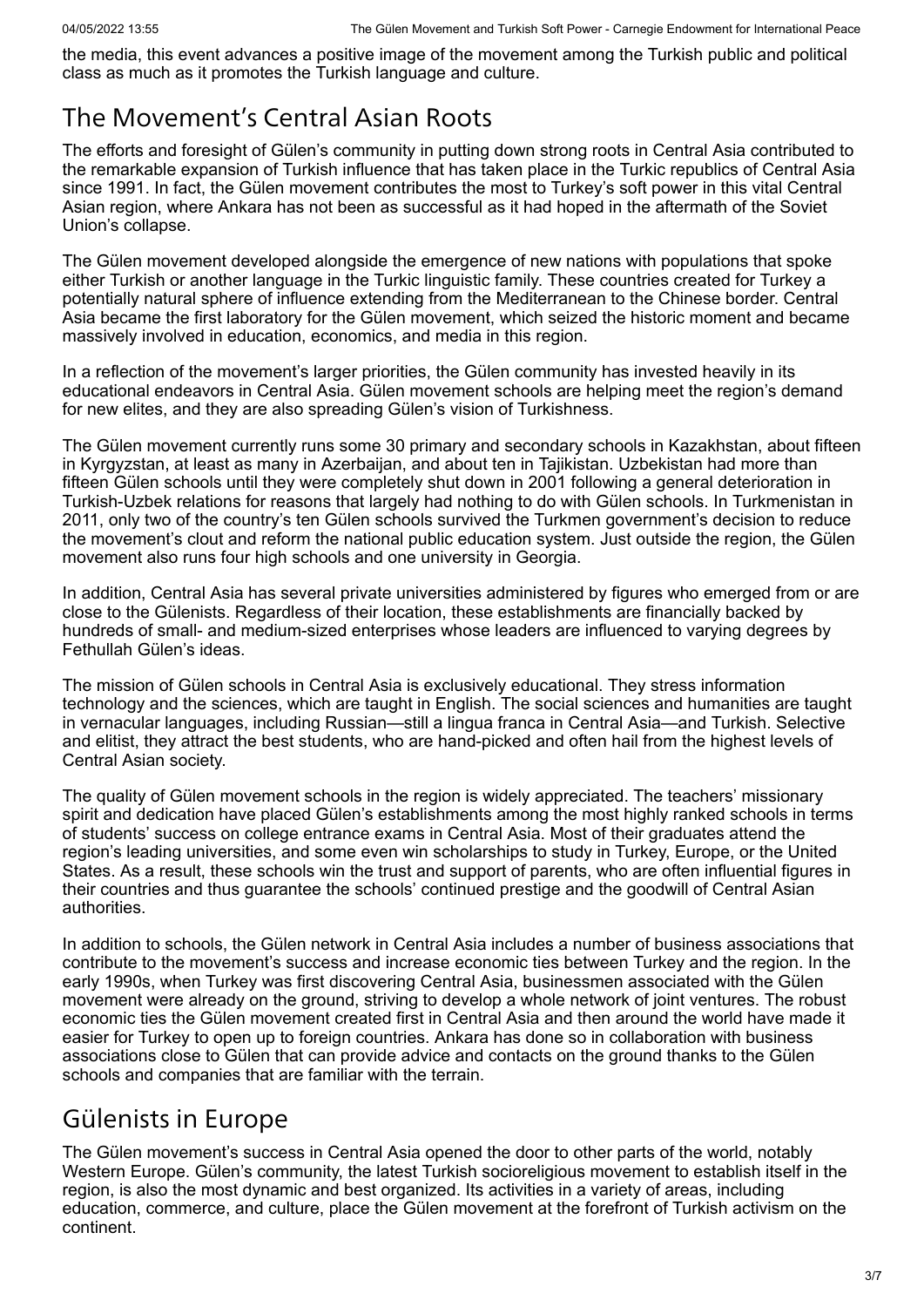The Gülen movement's commitment to not flaunting its Islamic identity has been crucial to its success in Europe. Other Turkish movements center their efforts in Europe on Islam, such as the Suleymanci community, which was founded by twentieth-century Islamic scholar Süleyman Tunahan, or Millî Görüş, an organization inspired by Turkish Islamist politician Necmettin Erbakan. They run mosques and provide religious services to Turkish migrants. The Gülen community, by contrast, invests in the management of schools and cultural centers rather than mosques. It also targets an audience that is not limited to Turkish migrants, fostering interaction and the integration of Turks in Europe by opening all of its establishments to anyone without discrimination.

Foremost among these institutions are Gülen movement schools. Entrepreneurs influenced by Gülen's ideas have created private schools throughout Europe. Germany has a dozen of these Gülen private schools, and similar establishments operate in France, Belgium, the Netherlands, and northern Europe. They provide a secular education in accordance with the standards, curricula, and laws established by the authorities of each host country.

The Gülen movement's educational network in Europe also includes hundreds of *dershane*, or private centers that tutor secondary-school students to improve their academic performance and prepare them for university entrance exams. These institutions frequently offer weekend classes to assist vulnerable children from underprivileged social backgrounds, hailing often but not only from Turkish immigrant families. The *dershane* thus make it possible for these vulnerable young people to go to college while simultaneously helping Turkish migrants integrate into their host societies.

In tandem with these educational endeavors, Turkish entrepreneurs and businessmen affiliated with the Gülen movement have organized associations in practically every European country to encourage economic cooperation with Turkey. In France, they have formed the [French-Turkish Businessmen Society](http://www.fatiad.com/?lang=en) to foster professional collaboration between entrepreneurs from both nations. Similar organizations exist in the [Netherlands](http://www.hogiaf.nl/) and other European countries.

The [Confederation of Businessmen and Industrialists of Turkey](http://www.tuskoneu.org/) (TUSKON ), an employer organization affiliated with the Gülen movement, has offices around the world, including in Brussels. While less influential than the Turkish Industry and Business Association, a similarly multinational organization that promotes public enterprise but that is decidedly secular, TUSKON is nonetheless conducting successful activism on behalf of Turkish companies. In Europe, it supports small associations of Turkish entrepreneurs that regularly organize meetings, forums, and trips to Turkey, thereby facilitating investments between Europe and Turkey.

In the cultural sphere, the Gülen community in Europe has opened a number of interreligious dialogue centers to promote Turkey and the ideas of Fethullah Gülen. The [Plateforme de Paris](http://www.plateformedeparis.fr/) in France and several similar associations in Germany and Belgium regularly host lectures and debates in which academics, religious figures, politicians, local elected officials, and journalists speak about various subjects. These centers often hold events during Ramadan—particularly fast-breaking evening meals, or *iftar*—as well as dinners and luncheons throughout the year that allow Turks and Europeans to meet, [establish ties, and engage in intercultural dialogue. In addition, since 2010 there has been a Fethullah](http://www.gcis-kuleuven.com/) Gülen Chair for Intercultural Studies at the University of Leuven in Belgium whose mission consists of promoting Gülen's ideas through various initiatives, such as conferences and publications.

All told, the Gülen movement's activities in Europe allow it to effectively promote Turkish soft power in the region. This is particularly important to Ankara because Europe—even though it continues to block Turkey's candidacy to the EU—remains Ankara's neighbor and essential partner.

# Complicated Activism in the United States

The presence and activism of the Gülen movement is even more complex and intense in the United States than it is in Europe. This is due in part to the large number of Gülen establishments, but it is also due to the presence of Gülen himself.

Fethullah Gülen arrived in the United States in 1999, ostensibly for health reasons but also to escape a political atmosphere in which the Turkish military was cracking down on various religious groups. Since then, he has been living in Pennsylvania. His choice to live out his self-imposed exile in the United States can be explained by the large number of his followers who were already in America at the time and by the opportunities the country's open, liberal democracy offers to Gülen and his movement to amass influence through powerful lobbying instruments in Washington.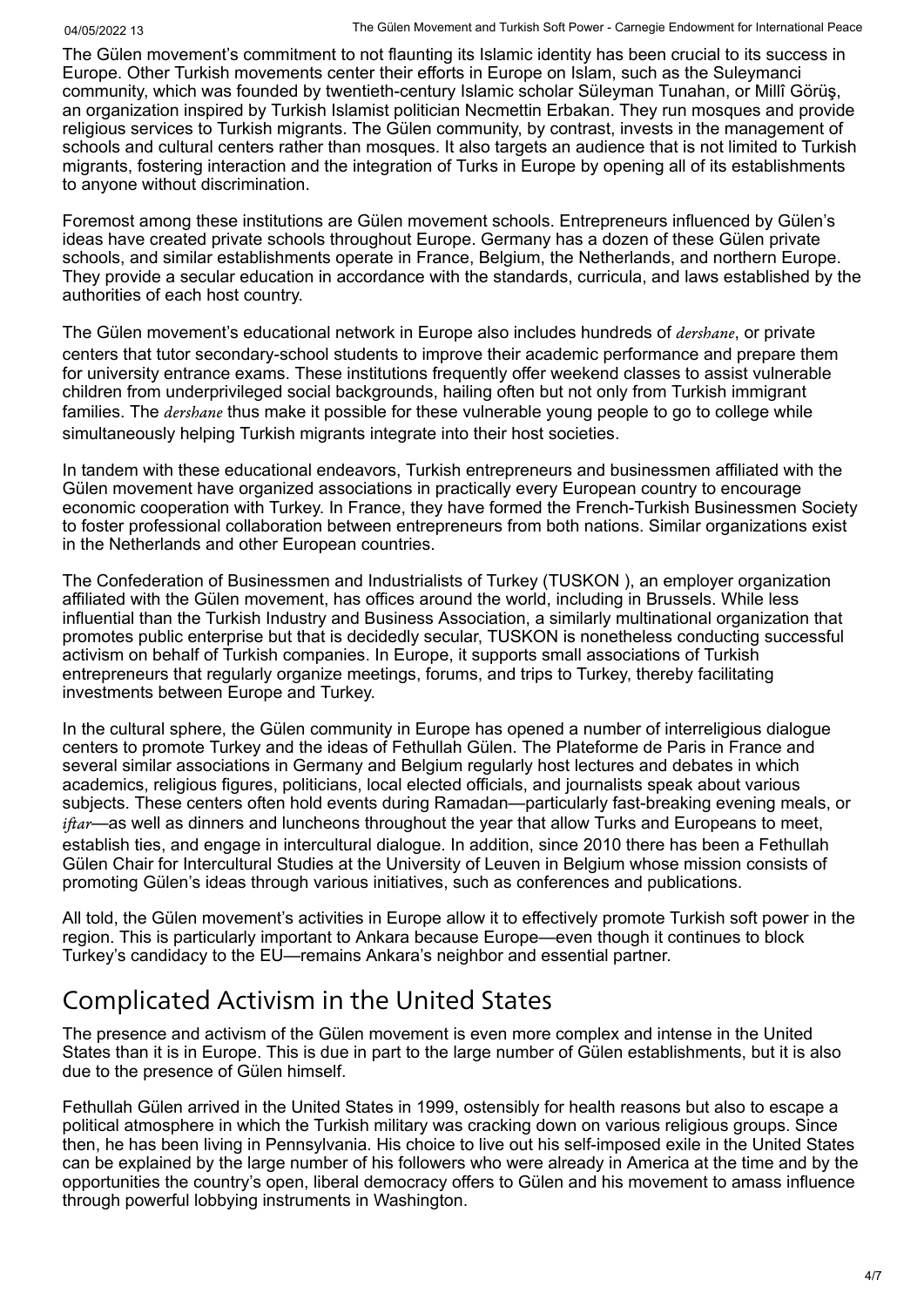In the United States as elsewhere, Gülenists' primary focus is on education. But the Gülen movement's educational initiatives in the United States have proved more controversial than virtually any of the institutions emanating from or inspired by Gülen's ideas around the world.

There are more than 140 charter schools in the United States, located across the country and especially in Texas, that are linked to the Gülen movement. These charter schools are troubled public schools that have been turned over—some would say sold—to private operators, which may be corporations, associations, churches, or, in the case at hand, companies whose leaders are known for their adherence to Gülen's ideas. However, it is difficult to prove that these schools belong to the Gülen movement because many of the individuals operating them [deny any links to Fethullah Gülen.](http://www.washingtonpost.com/blogs/answer-sheet/wp/2013/12/26/islamic-cleric-linked-to-u-s-charter-schools-involved-in-turkeys-political-drama/)

The Turkish companies that run these charter schools also insist that there is no reason to call them "Gülenist" because the teachers keep their religious convictions to themselves. Indeed, even some of the parents of the young Americans who attend these schools appear to be completely oblivious to the [religious and cultural nature](http://www.newrepublic.com/article/world/magazine/79062/global-turkey-imam-fethullah-gulen) of the movement.

The lack of transparency with which many of these schools operate has given rise to several FBI [investigations, notably on the exclusive and wrongful recruitment of teachers from Turkey. Howev](http://www.youtube.com/watch?v=dh4EwqRYTpE)er, accusations of wrongdoing and irregularities in visa applications for Turkish teachers have all proved unfounded, and currently all charter schools with suspected ties to Gülen continue to operate.

Outside the educational arena, the Gülen movement participates in economic, cultural, and political activism in the United States. An economic showcase for the movement worldwide, [TUSKON](http://www.tuskonus.org/tuskon.php) has an office in Washington, DC, that hosts forums and facilitates cooperation between Turkish and American entrepreneurs. In addition, the movement has created numerous organizations that help promote its lobbying efforts in the United States by spreading Gülen's ideas in Washington.

Gülen movement supporters founded the [Turkic American Alliance,](http://turkicamericanalliance.org/) which is headquartered in downtown Washington, as an umbrella organization to gather hundreds of Turkish-American cultural and educational associations nationwide. These organizations regularly host cultural events and sometimes conferences on Turkey or Turkish-American relations. As its name indicates—"Turkic" rather than "Turkish"—it aims to expand its activities to the other Turkic republics. On December 11, 2013, for example, it hosted the [United States–Kazakhstan Convention](http://uskzconvention.org/) in partnership with the Kazakh embassy. Although a recent creation (it was established in 2010), the Turkic-American Alliance is much more active and visible than the [Assembly of Turkish-American Associations](http://www.ataa.org/), an umbrella movement founded by the first Turkish expatriates and considered to be more secular.

The [Rumi Forum,](http://www.rumiforum.org/) another DC-based organization with close ties to the Gülen movement, features regular lectures and debates on religious, political, and cultural topics. Once a year, in conjunction with other organizations affiliated with the movement, this forum—initially devoted to promoting interreligious dialogue—hosts a major conference on Gülen's ideas. These conferences are often prepared with the [Center for Muslim-Christian Understanding](http://cmcu.georgetown.edu/) at Georgetown University, a Jesuit institution that has long provided support to Gülen, with the assistance of academics such as [John Voll](http://explore.georgetown.edu/people/vollj/), [John Esposito,](http://explore.georgetown.edu/people/jle2/) and [Father Thomas Michel.](http://www.thomasmichel.us/)

The boards of directors of both the Turkic American Alliance and the Rumi Forum, as well as the guests they attract, include prestigious and influential academics, businessmen, and [elected officials.](http://gulen101.org/hillary-clinton-turkish-americans-dinner) These groups also organize regular trips to Turkey in which journalists, researchers, and sometimes even politicians are welcomed in different towns in a full-on charm offensive promoting both the country and the movement.

A more recently established Gülen think tank, the [Rethink Institute,](http://www.rethinkinstitute.org/) is also advancing Gülen's ideas in Washington. The institute promotes both the country and the movement through research and debates on hot-button Turkish issues, and it organizes seminars and conferences that defend the Gülen movement's point of view on these matters.

These various instruments have afforded the Gülen movement a level of political influence in Washington that secular and government-affiliated Turkish organizations cannot rival. The Gülen movement's lobbying instruments have proved more capable of attracting high-level U.S. officials to their many social and [cultural events than organizations affiliated with the Turkish government, such as the Foundation for](http://setadc.org/) Political, Economic, and Social Research, a Washington-based think tank designed to promote U.S.- Turkey relations. This fact, especially when combined with its educational and economic activism in the United States, gives the Gülen movement political leverage in Washington that Turkey cannot ignore.

# New Frontiers in Africa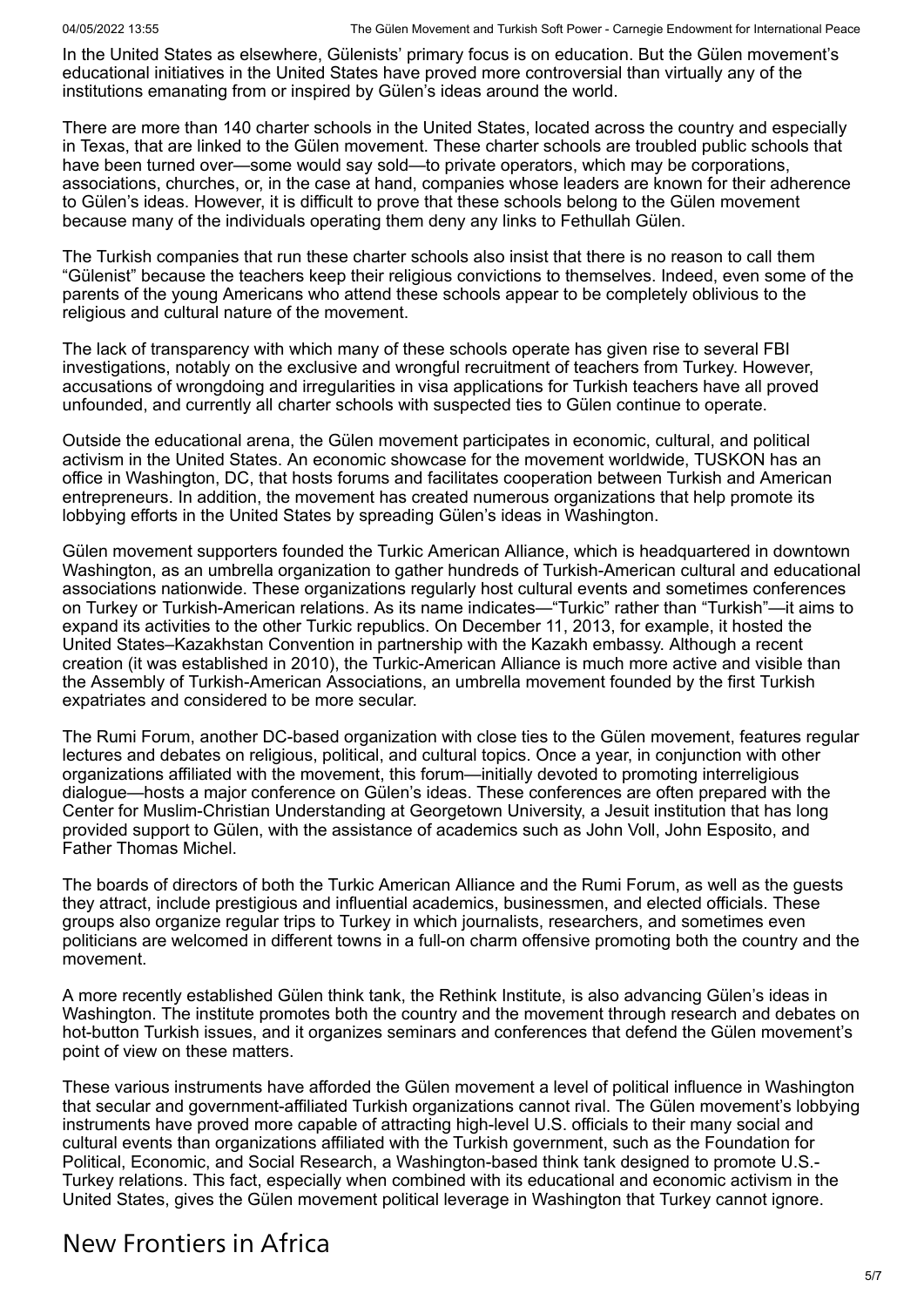Africa, which holds for Turkey the promise of both new economic opportunities in emerging markets and potential political allies in the United Nations, is the most recent target of Gülen movement activism. Both the Turkish government and the Gülen movement have dramatically expanded their influence in Africa over the past decade.

Turkey's [interest in Africa](http://turkishpolicy.com/dosyalar/files/MehmetOzkan-TurkeysRisingRoleinAfrica.pdf) is recent. The Ottoman Empire was influential for a time in North Africa but never had a presence in sub-Saharan Africa. In general, the [Turkish Republic](http://works.bepress.com/cgi/viewcontent.cgi?article=1298&context=mehmetozkan) paid little attention to the continent in the years after its formation. Only in 1998 did the Turkish government inaugurate a new Africa policy.

This policy only really took off after the AKP government came to power in 2002. Between 2002 and 2013, the number of Turkish embassies in Africa grew from nineteen to 34. Several summit meetings with African leaders took place in Turkey, aimed mainly at strengthening trade.

Gülen's followers were in the vanguard of this Turkish soft-power offensive. It was the movement's establishment and successes on the continent that inspired Ankara to turn to Africa. Indeed, well before the AKP's rise to power, Gülenists had already opened schools in Africa, using the same model and strategy that had worked elsewhere.

Gülen associations now run nearly 40 [Turkish schools](http://hal.archives-ouvertes.fr/docs/00/76/12/43/PDF/Mambo_2012_3_ANGEY_Gulen_Movement_in_Kenya.pdf) throughout the continent, in both French- and English-speaking areas and among both Muslim and Christian populations. Like their educational programs elsewhere, these Gülen schools focus on providing an excellent, modern education, including in foreign languages and sciences, without the slightest religious content. Authorities and parents demand a quality secular education that teaches openness to the world. On the strength of their success, a Gülen university opened its doors in Kenya.

Both Turkish policy and Gülen's efforts in Africa are focused on training new elites and establishing economic relations with emerging countries, claiming that Turkey's objective on that continent is to cooperate, not to dominate. In reality, however, there is a certain resemblance between Western missionary schools, once numerous in Africa, and Gülen schools. Gülen movement schools may not engage in religious proselytism, but they do seek to promote a positive image of Islam and Turkey, in part by employing conservative Islamic teachers. In this, they boast the same spirit as Western missionary schools (albeit in a Turkish, moderate Islamic version).

On the economic front, more and more members of Gülen-affiliated businessmen's associations regularly travel between Turkey and Africa to facilitate trade. It is these associations that sponsored the first Turkish schools in Africa.

The movement has also invested heavily in humanitarian assistance in Africa, notably in Somalia, Niger, and South Africa. The humanitarian organization [Kimse Yokmu](http://global.kimseyokmu.org.tr/?p=kampanyadetay&gl=kampanya&cl=bolgesel_kampanyalar&i=1610), which is affiliated with the Gülen movement, has diverse projects in several African countries.

# What Gülen's Success Means for Turkey

In Ankara, the ruling AKP, not to mention Erdoğan himself, has recognized the formidable global influence of the Gülen community and the ways in which this influence benefits Turkey.

In this, the party follows in the footsteps of previous Turkish diplomats and officials. Even before the AKP came to power, Ankara recognized the political and economic pragmatism of cooperating with Gülen institutions that could help promote Turkey's interests abroad. During the early 1990s, even the most secular ambassadors to Central Asia, who would have been quick to criticize Gülen's ideas on ideological grounds, realized the amount of influence Gülenists enjoyed in the former Soviet states and generally supported their work.

Other Turkish officials, such as Turgut Özal, president of Turkey from 1989 to 1993, have been personally committed to Gülen schools. Özal urged Turkish authorities to facilitate Gülen's educational projects abroad. During their official visits to Central Asia and elsewhere, Özal's successors, whether secular or conservative, have never failed to visit Gülen schools and meet their students and the Turkish communities they serve.

Now, the Gülen movement's success on the international scene makes it even more difficult for officials in Ankara to snub or dismiss Fethullah Gülen and his legions of followers. As a result, many AKP officials openly participate in Gülen movement endeavors, increasingly associating themselves with events organized by Gülen schools and the entire Gülen network. Abroad, Turkish diplomats and Gülen networks work together to promote the interests of Turkey and mutually assist each other.